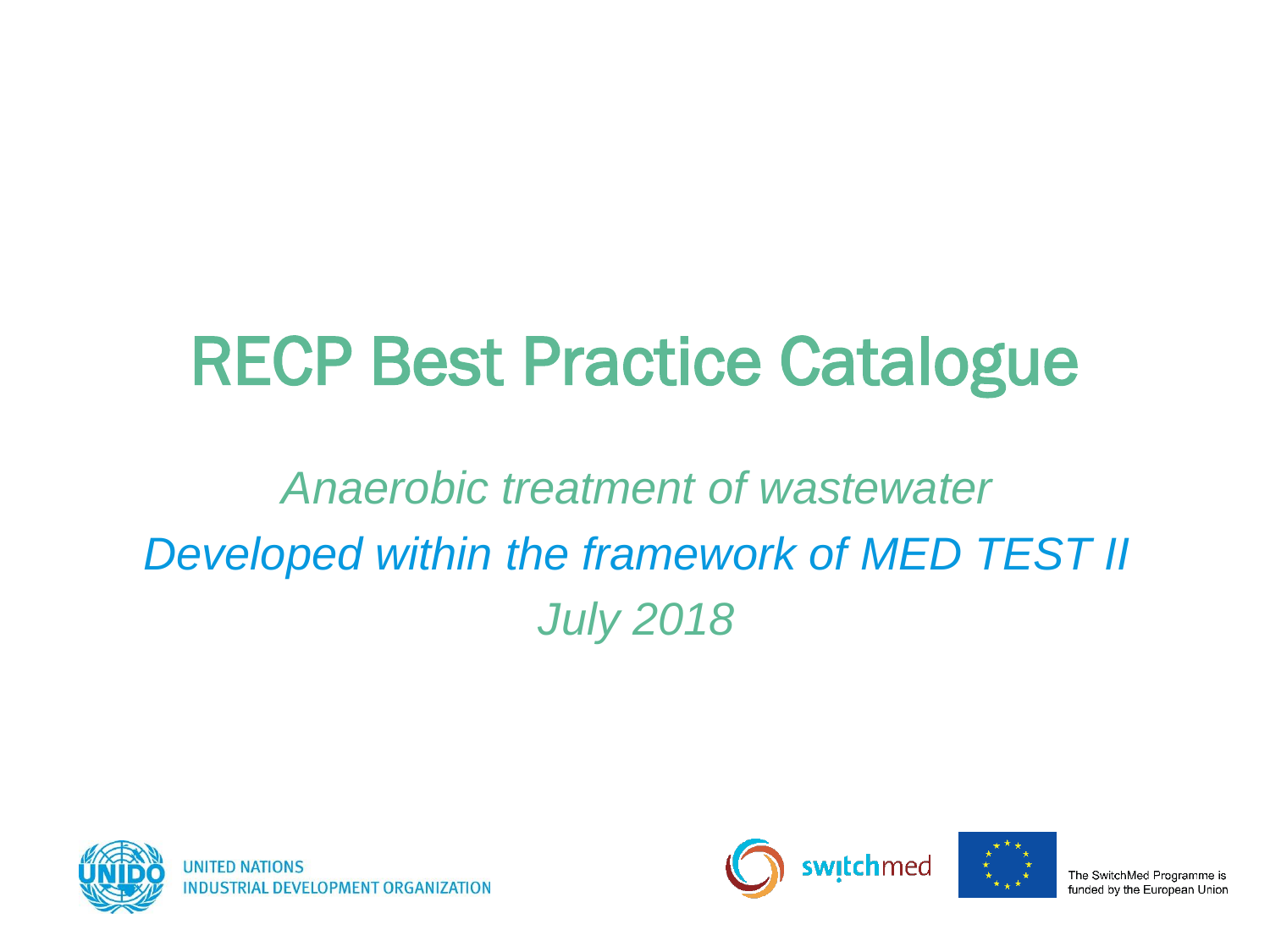| <b>SECTOR:</b>       | Food & Beverage                                   |
|----------------------|---------------------------------------------------|
| SUBSECTOR:           | Grain mill products, starches and starch products |
| <b>PRODUCTS</b>      | Maize products                                    |
| <b>CATEGORY</b>      | Technology upgrade/Eco-innovation                 |
| <b>APPLICABILITY</b> | <b>Utilities</b>                                  |
|                      |                                                   |
| <b>COMPANY NAME</b>  |                                                   |

| <b>COMPANY SIZE</b> |  |
|---------------------|--|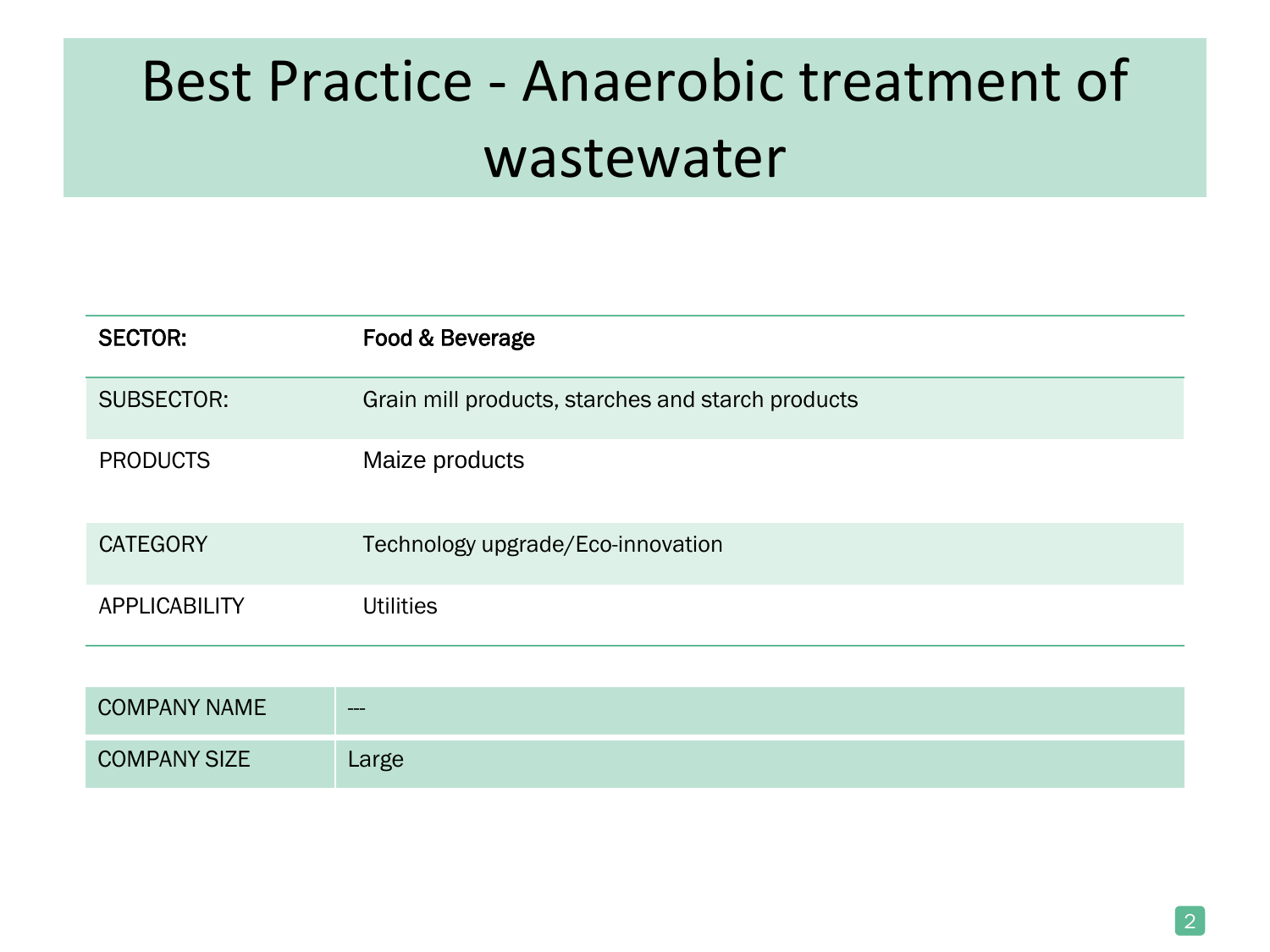| Description of the<br>problem<br>(Base scenario): | The company generates around 25 m <sup>3</sup> /hr of wastewater. That wastewater<br>has high COD and BOD levels, resulting in noncompliance of the<br>wastewater treatment facility. The wastewater has the following<br>characteristics:<br>BOD: 20,000 - 25,000 mg/l<br>COD: 35,000-40,000 mg/l<br>$TSS: 5,000 - 10,000$ mg/l<br>TKN: 1,500 - 2,000 mg/l<br>$\bullet$<br>• TP: $300 - 500$ mg/l           |
|---------------------------------------------------|--------------------------------------------------------------------------------------------------------------------------------------------------------------------------------------------------------------------------------------------------------------------------------------------------------------------------------------------------------------------------------------------------------------|
| Description of the<br>solution                    | Installing an anaerobic digestion unit (Upflow Anaerobic Sludge Blanket) will<br>partially treat the wastewater, converting the COD to methane gas. This<br>shall reduce the pollution load on the existing WWTP, and thus increasing its<br>efficiency meeting the environmental requirements.<br>In the same time, the generated methane gas can act as fuel for the boiler<br>instead of the natural gas. |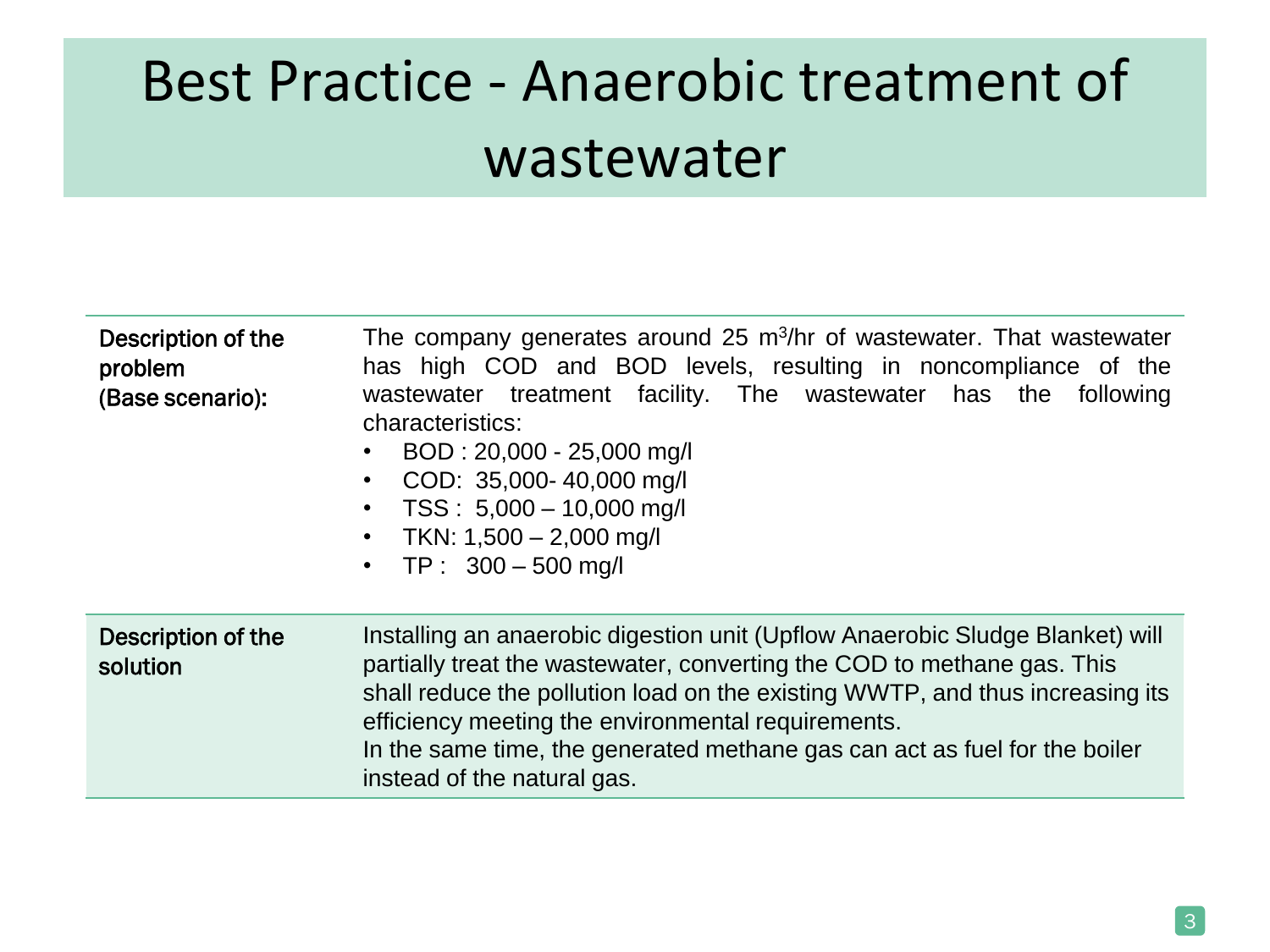| <b>Economic Benefits</b>         | wastewater = 20 hrs $*$ 25 m <sup>3</sup> /hr = 500m3/day<br>COD 35,000 mg/l<br>Thus the COD is 35 kg/m <sup>3</sup> $*$ 500 m <sup>3</sup> /day = 17.5 ton/day<br>Methane generation = $0.250$ kg/kg COD                                                                                                                                        |
|----------------------------------|--------------------------------------------------------------------------------------------------------------------------------------------------------------------------------------------------------------------------------------------------------------------------------------------------------------------------------------------------|
|                                  | The total methane generation = $4.375$ ton/day *50MJ/kg = $218,750$ MJ/day<br>$/40.5$ MJ/m3 = 5,401 m <sup>3</sup> /day<br>for 300 day operation, this would yield $1,620,370$ m <sup>3</sup> of natural gas savings.<br>Assuming conversion factor of 90%, the savings are approx. 1,458,333<br>$m^3$ /year of natural gas. ~ 251,563 Euro/year |
| Environmental<br><b>Benefits</b> | Reduction of natural gas by around 1,458,333 m <sup>3</sup> /year (29% of baseline)<br>leading to 3,312 ton of $CO2$ emissions being avoided.<br>Meeting the environmental regulations for the wastewater disposal, 6,300<br>ton of COD will be reduced.                                                                                         |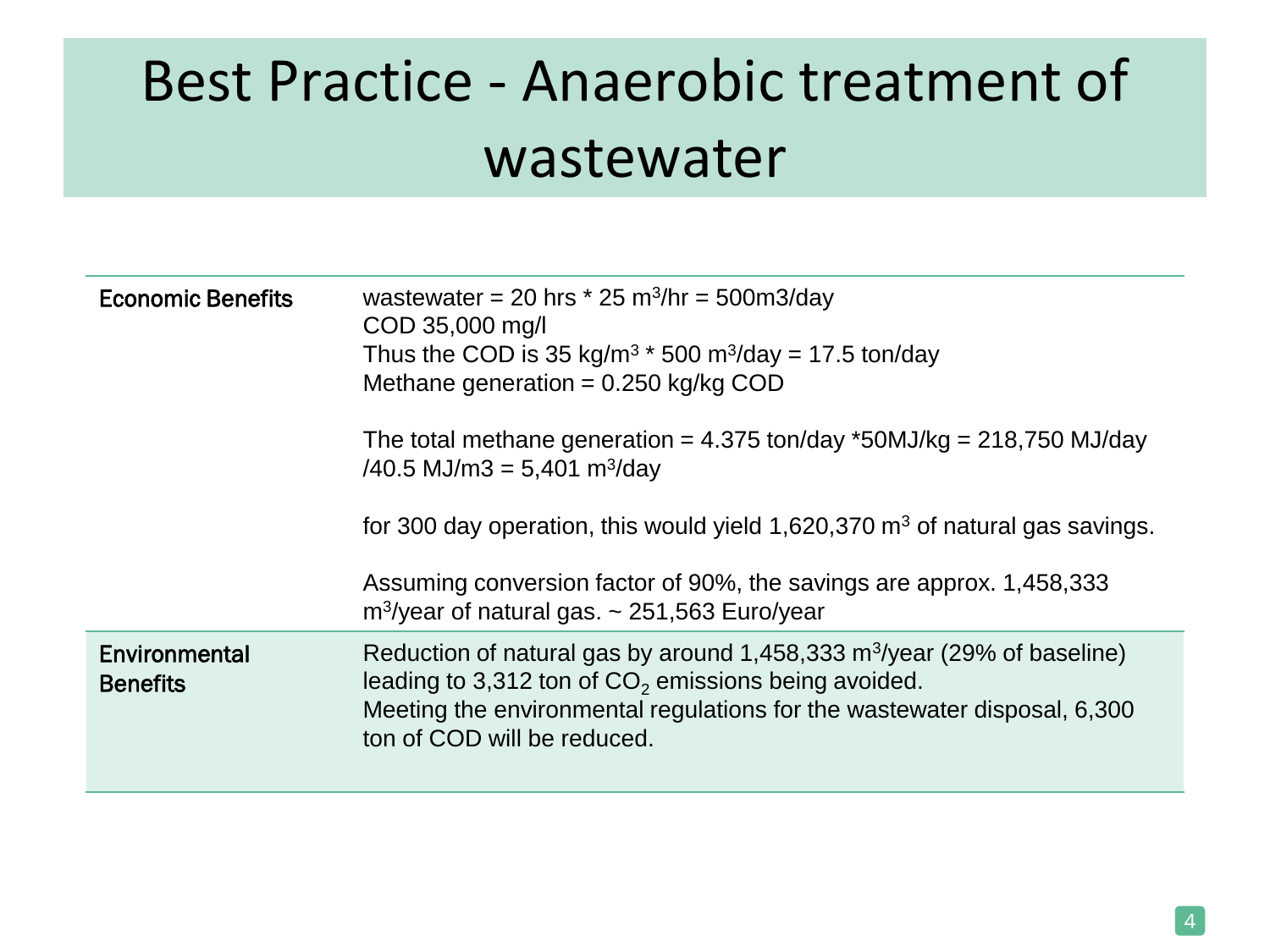| <b>Capital investments</b><br>& financial indicators | Investment is around 100,000 Euro.<br>Payback is estimated as 0.4 years.                                                                                                                                                                                                                              |
|------------------------------------------------------|-------------------------------------------------------------------------------------------------------------------------------------------------------------------------------------------------------------------------------------------------------------------------------------------------------|
| <b>Suppliers</b>                                     |                                                                                                                                                                                                                                                                                                       |
| Other aspects                                        | The original idea was to utilize the methane in electricity generation,<br>however based on a previous study the company conducted for this<br>purpose, generating methane for electricity generation is not feasible (need<br>to add cost of gas to electricity converter + operation of that plant) |
| Implementation                                       | This measure is retained for study, pending full feasibility study.                                                                                                                                                                                                                                   |